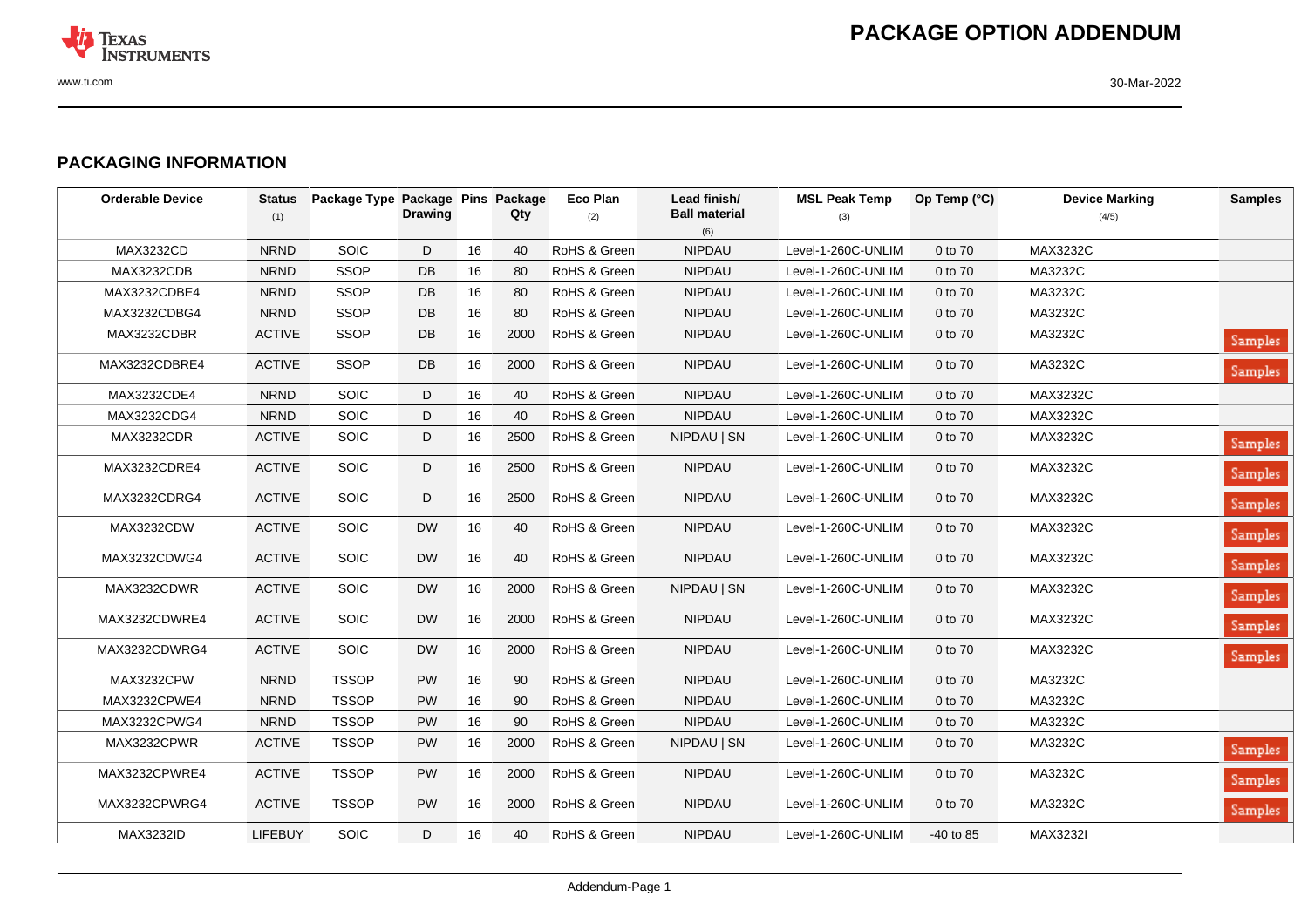

www.ti.com 30-Mar-2022

| <b>Orderable Device</b> | <b>Status</b>  | Package Type Package Pins |                |    | Package | <b>Eco Plan</b> | Lead finish/         | <b>MSL Peak Temp</b> | Op Temp $(°C)$ | <b>Device Marking</b> | <b>Samples</b> |
|-------------------------|----------------|---------------------------|----------------|----|---------|-----------------|----------------------|----------------------|----------------|-----------------------|----------------|
|                         | (1)            |                           | <b>Drawing</b> |    | Qty     | (2)             | <b>Ball material</b> | (3)                  |                | (4/5)                 |                |
|                         |                |                           |                |    |         |                 | (6)                  |                      |                |                       |                |
| <b>MAX3232IDB</b>       | <b>NRND</b>    | <b>SSOP</b>               | <b>DB</b>      | 16 | 80      | RoHS & Green    | <b>NIPDAU</b>        | Level-1-260C-UNLIM   | $-40$ to 85    | MB3232I               |                |
| MAX3232IDBE4            | <b>NRND</b>    | <b>SSOP</b>               | DB             | 16 | 80      | RoHS & Green    | <b>NIPDAU</b>        | Level-1-260C-UNLIM   | $-40$ to 85    | MB3232I               |                |
| MAX3232IDBR             | <b>ACTIVE</b>  | <b>SSOP</b>               | DB             | 16 | 2000    | RoHS & Green    | <b>NIPDAU</b>        | Level-1-260C-UNLIM   | $-40$ to 85    | MB3232I               | Samples        |
| MAX3232IDBRE4           | <b>ACTIVE</b>  | <b>SSOP</b>               | DB             | 16 | 2000    | RoHS & Green    | <b>NIPDAU</b>        | Level-1-260C-UNLIM   | $-40$ to 85    | MB3232I               | <b>Samples</b> |
| MAX3232IDE4             | <b>NRND</b>    | <b>SOIC</b>               | D              | 16 | 40      | RoHS & Green    | <b>NIPDAU</b>        | Level-1-260C-UNLIM   | $-40$ to 85    | MAX3232I              |                |
| MAX3232IDG4             | <b>LIFEBUY</b> | SOIC                      | D              | 16 | 40      | RoHS & Green    | <b>NIPDAU</b>        | Level-1-260C-UNLIM   | $-40$ to 85    | MAX3232I              |                |
| <b>MAX3232IDR</b>       | LIFEBUY        | <b>SOIC</b>               | D              | 16 | 2500    | RoHS & Green    | NIPDAU   SN          | Level-1-260C-UNLIM   | $-40$ to 85    | MAX3232I              |                |
| MAX3232IDRE4            | <b>LIFEBUY</b> | SOIC                      | D              | 16 | 2500    | RoHS & Green    | <b>NIPDAU</b>        | Level-1-260C-UNLIM   | $-40$ to 85    | MAX3232I              |                |
| MAX3232IDRG4            | <b>LIFEBUY</b> | <b>SOIC</b>               | D              | 16 | 2500    | RoHS & Green    | <b>NIPDAU</b>        | Level-1-260C-UNLIM   | $-40$ to 85    | MAX3232I              |                |
| <b>MAX3232IDW</b>       | <b>ACTIVE</b>  | <b>SOIC</b>               | <b>DW</b>      | 16 | 40      | RoHS & Green    | <b>NIPDAU</b>        | Level-1-260C-UNLIM   | $-40$ to 85    | MAX3232I              | <b>Samples</b> |
| MAX3232IDWR             | <b>ACTIVE</b>  | SOIC                      | <b>DW</b>      | 16 | 2000    | RoHS & Green    | NIPDAU   SN          | Level-1-260C-UNLIM   | $-40$ to 85    | MAX3232I              | <b>Samples</b> |
| MAX3232IDWRE4           | <b>ACTIVE</b>  | <b>SOIC</b>               | <b>DW</b>      | 16 | 2000    | RoHS & Green    | <b>NIPDAU</b>        | Level-1-260C-UNLIM   | $-40$ to 85    | MAX3232I              | Samples        |
| MAX3232IDWRG4           | <b>ACTIVE</b>  | <b>SOIC</b>               | <b>DW</b>      | 16 | 2000    | RoHS & Green    | <b>NIPDAU</b>        | Level-1-260C-UNLIM   | $-40$ to 85    | MAX3232I              | Samples        |
| <b>MAX3232IPW</b>       | <b>NRND</b>    | <b>TSSOP</b>              | PW             | 16 | 90      | RoHS & Green    | <b>NIPDAU</b>        | Level-1-260C-UNLIM   | $-40$ to 85    | MB3232I               |                |
| MAX3232IPWR             | <b>ACTIVE</b>  | <b>TSSOP</b>              | <b>PW</b>      | 16 | 2000    | RoHS & Green    | NIPDAU   SN          | Level-1-260C-UNLIM   | $-40$ to 85    | MB3232I               | <b>Samples</b> |
| MAX3232IPWRE4           | <b>ACTIVE</b>  | <b>TSSOP</b>              | <b>PW</b>      | 16 | 2000    | RoHS & Green    | <b>NIPDAU</b>        | Level-1-260C-UNLIM   | $-40$ to 85    | MB3232I               | <b>Samples</b> |
| MAX3232IPWRG4           | <b>ACTIVE</b>  | <b>TSSOP</b>              | <b>PW</b>      | 16 | 2000    | RoHS & Green    | <b>NIPDAU</b>        | Level-1-260C-UNLIM   | $-40$ to 85    | MB3232I               | <b>Samples</b> |

**(1)** The marketing status values are defined as follows:

**ACTIVE:** Product device recommended for new designs.

**LIFEBUY:** TI has announced that the device will be discontinued, and a lifetime-buy period is in effect.

**NRND:** Not recommended for new designs. Device is in production to support existing customers, but TI does not recommend using this part in a new design.

**PREVIEW:** Device has been announced but is not in production. Samples may or may not be available.

**OBSOLETE:** TI has discontinued the production of the device.

<sup>(2)</sup> RoHS: TI defines "RoHS" to mean semiconductor products that are compliant with the current EU RoHS requirements for all 10 RoHS substances, including the requirement that RoHS substance do not exceed 0.1% by weight in homogeneous materials. Where designed to be soldered at high temperatures, "RoHS" products are suitable for use in specified lead-free processes. TI may reference these types of products as "Pb-Free".

**RoHS Exempt:** TI defines "RoHS Exempt" to mean products that contain lead but are compliant with EU RoHS pursuant to a specific EU RoHS exemption.